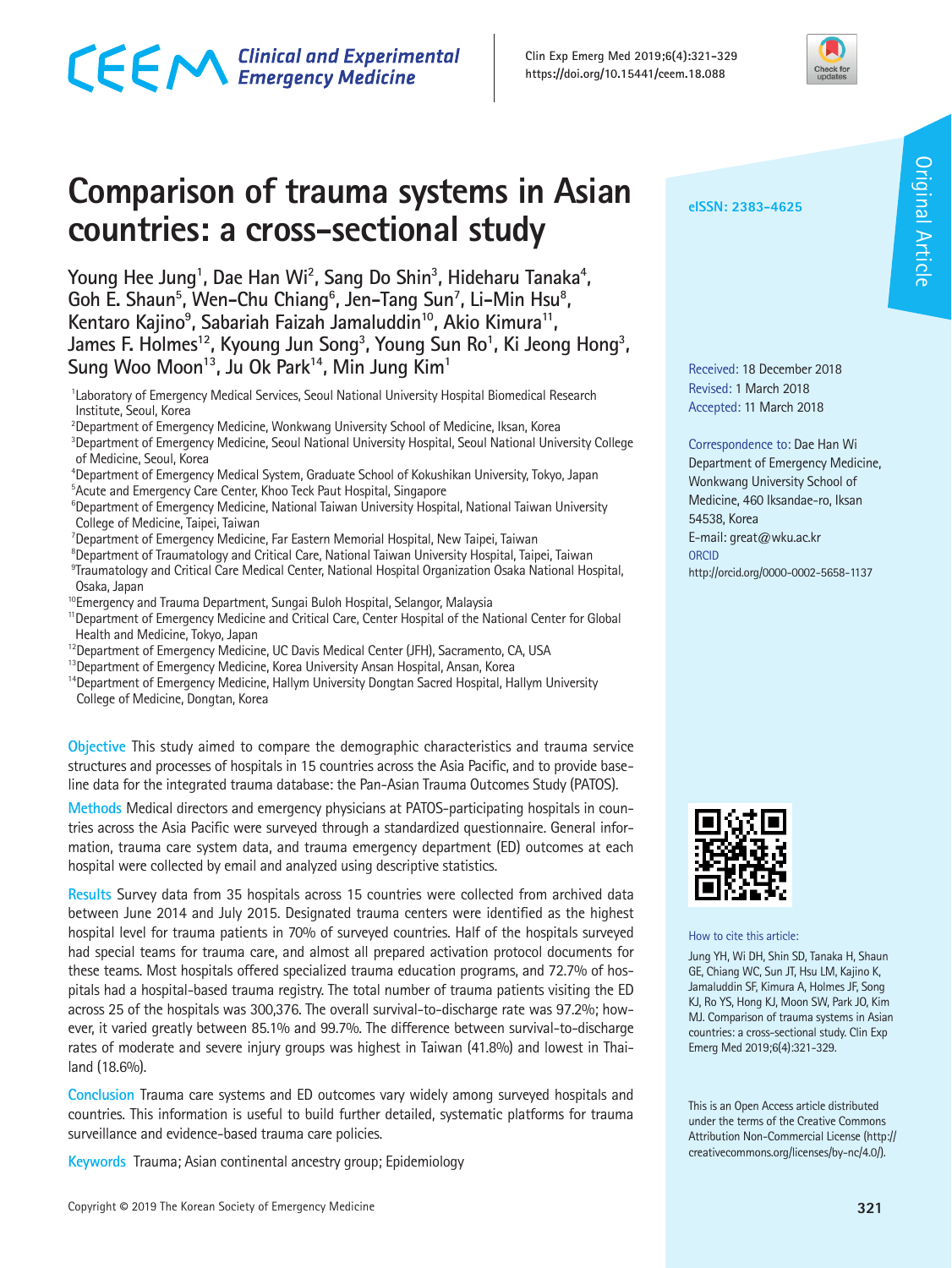### **Capsule Summary**

#### **What is already known**

*Most Asian countries recognized their increasing injury burden and have put forth efforts to build qualified trauma care systems.*

#### **What is new in the current study**

*Half of the hospitals had organized special teams for trauma care and almost all of these prepared activation protocol documents for their teams. Most hospitals offered specialized trauma education programs, and 72.7% of hospitals had a hospital-based trauma registry. The overall survival discharge rate was 97.2%, however, varied greatly between 85.1% and 99.7%. A survival difference between moderate and severe injury groups was highest in Taiwan (41.8%) and lowest in Thailand (18.6%).* 

### **INTRODUCTION**

The World Health Organization (WHO) reported that injuries cause more than 5 million deaths worldwide each year, and injury mortality is expected to surge by 2030.<sup>1</sup> Injury is one of the leading causes of death during the productive years  $\left($  < 45 years old), leading to significant economic losses.<sup>1</sup> In addition, injury accounts for 8.3% of age-standardized disability-adjusted life years (DALYs), with road traffic injuries ranked 8th out of the 20 leading causes of DALYs in 2012.<sup>2</sup>

However, the burden of injury differs by region. One of every ten deaths in Asia is attributed to injury, accounting for more than half of injury-related deaths worldwide.<sup>3</sup> According to the WHO, injuries were responsible for 87,583 of DALYs per 100,000 people in Southeast Asia in 2012; far more than the 38,903 of DALYs per 100,000 people in high-income countries. Even among Asian countries, there is a large discrepancy. Injury mortality rates vary greatly from 20.6 deaths per 100,000 people in Singapore, to 346.6 per 100,000 people in Myanmar.<sup>4</sup> Rapid economic development and urbanization are considered contributing factors for the increase in injury-related death and disability in developing countries of this region.3

To reduce the burden of injury, a well-functioning trauma care system is essential. The WHO published "Guidelines for essential trauma care" through the Essential Trauma Care Project, and emphasized the importance of establishing trauma care systems to improve trauma treatment, and hence, patient outcomes. Panel studies reported a 50% average reduction in preventable death rates after the implementation of a trauma system,<sup>5</sup> and other studies demonstrated a morbidity and mortality decrease with organized optimal trauma care.<sup>6-8</sup> The effectiveness of trauma system development has been proven for each component of prehospital, hospital and inter-hospital systems for trauma care.5,7,9-11

Most Asian countries recognize their increasing injury burden and have made efforts to build qualified trauma care systems.<sup>12-16</sup> However, these efforts have met with varied success because of unequal healthcare resources and resource allocation, along with socioeconomic, cultural, and demographic variance.<sup>12-16</sup> A comprehensive report-based trauma database for Asian countries is required, to identify trauma characteristics in different contexts, monitor discrete trauma systems, and generate evidence-based trauma care policies.

The Pan-Asian Trauma Outcomes Study (PATOS) is an international, multicenter, population-based, cohort study in the Asia Pacific region, proposed in 2013 to create an integrated trauma database. PATOS will collect standardized data on diverse trauma epidemiology, trauma care processes, and outcomes from participating hospital emergency departments across 15 Asian countries for the next 3 years. The objectives of this web-based, cross-sectional, descriptive survey were to examine and compare the demographic characteristics and trauma care service structures, processes and outcomes of trauma care services of PATOS-participating hospitals. Moreover, this study will provide baseline data for PATOS.

## **METHODS**

#### **Study design and setting**

The study protocol was approved by the institutional review board of Seoul National University College of Medicine (H-1509- 045-702). This cross-sectional survey was conducted among medical directors and emergency physicians in the emergency medical services (EMSs) and trauma care systems at PATOS-participating hospitals in 15 Asia Pacific countries: Australia, China, Hong Kong, India, Indonesia, Japan, Malaysia, Myanmar, Philippines, South Korea, Singapore, Taiwan, Thailand, Uzbekistan, and Vietnam.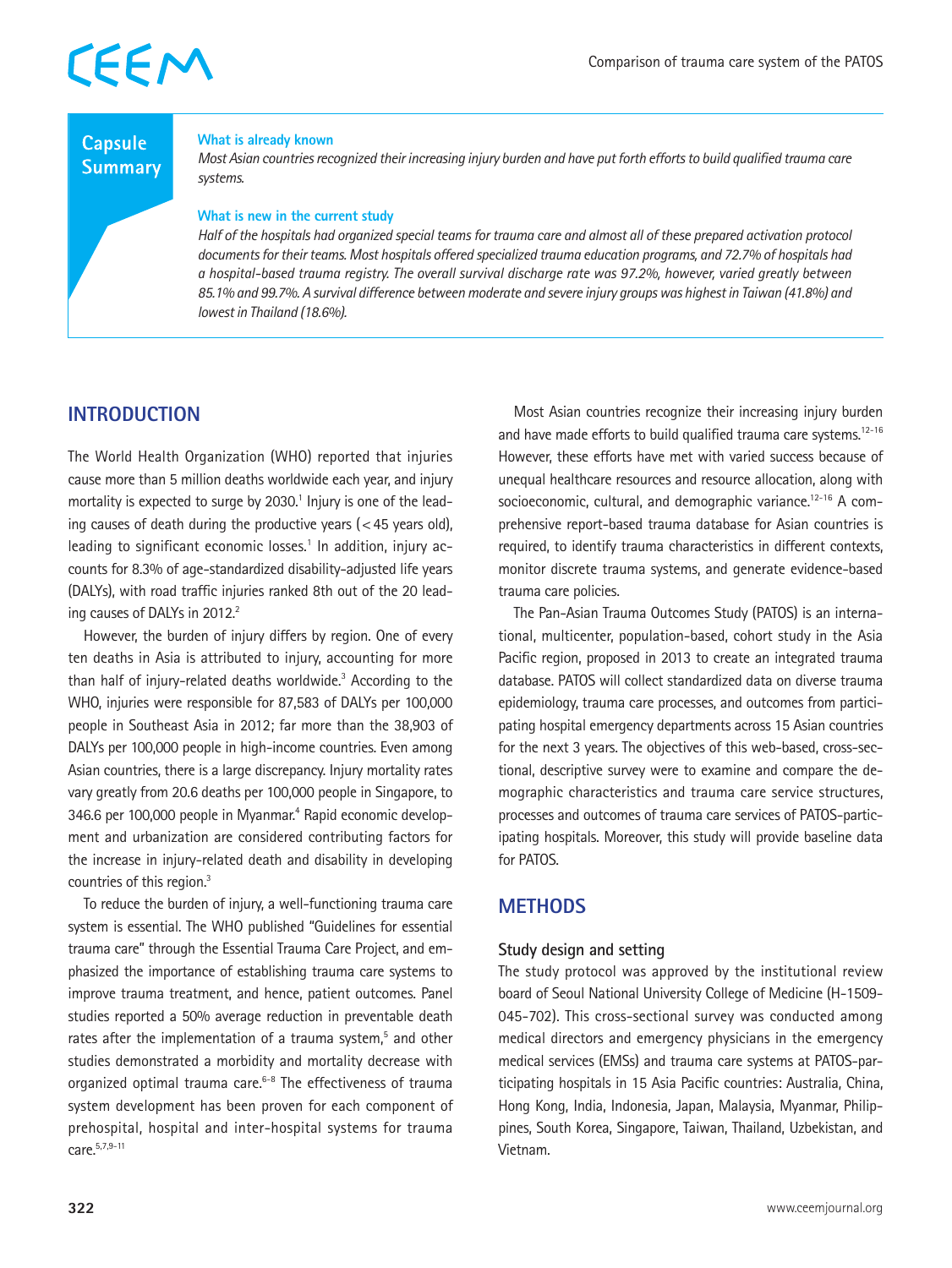These 15 countries have varied population characteristics and health indices (Table 1).<sup>17-20</sup> A wide variation in economic status has been observed regarding gross domestic product per capita: five countries have less than \$10,000/capita, four countries have between \$10,000 and \$30,000/capita, and six countries have more than \$30,000/capita. Health indicators also vary within medical settings. The burden of injury is considerable in India and Myanmar, where more than 100 people die from injuries per 100,000 people, and almost 4,800 years of life lost (YLL) per 100,000 people are attributed to injuries. Developed countries, such as Australia, Singapore, and Japan have low injury mortality rates and YLL. Extraordinarily, the injury mortality in South Korea is 53 deaths per 100,000 people, which is 44% higher than the average injury mortality rate of high-income countries. In addition, injury-associated YLL is higher in South Korea, with 2,381 YLLs per 100,000 people, compared to an average of 2,142 per 100,000 people in high-income countries.<sup>17</sup>

#### **Study participants**

Survey respondents were trauma surgeons, emergency physicians, general surgeons, and public health, EMS, and hospital officials at PATOS-participating hospitals and EMS systems. Only one survey was permitted per hospital.

#### **Data collection and protocols**

Data were collected from June 2014 to August 2015, through the standardized survey form developed and revised by a team of

#### **Table 1.** Population characteristics and health indices

# CEEM

emergency physicians at the PATOS coordinating center in South Korea. The survey form was sent to every individual on the PATOS mailing list, who submitted their responses to the PATOS coordinating center by e-mail. The hospital survey (Appendix 1) comprised seven questions regarding general hospital information, eight questions on trauma care processes, five questions on trauma education programs, six questions on trauma registries, and twelve questions on trauma outcomes. The PATOS committee validated the survey results and communicated with respondents when errors were found.

#### **Measurements**

General hospital information, such as a country and hospital name, the number of total visits to the ED, and trauma center or hospital level was collected. Urbanization of the community to which the responding hospital belonged was categorized as urban, suburban, rural, or wilderness. We defined "urban" as a city with more than 2,500 inhabitants/km<sup>2</sup> and "rural" with fewer than 2,500 inhabitants/km<sup>2</sup>. However, respondents could choose multiple answers from urban, suburban, rural, or wilderness according to their own definition. Trauma center level was categorized as a designated trauma center, a general ED, or a general hospital. Hospital level was classified as tertiary, secondary, or primary care according to their definition.

The trauma care process was identified from the answers to specific questions, such as "Who takes responsibility for the trauma care? Is it a trauma surgeon, emergency physician, general

|             | Population<br>(July 2014) <sup>17</sup> | Population<br>growth rate<br>$(9/0, 2014)^{17}$ | Urban<br>population<br>$(9/0, 2015)^{17}$ | Rate of<br>urbanization<br>(% annual rate<br>of change,<br>$2010 - 2015$ <sup>17</sup> | GDP per<br>capita (PPP,<br>$2014, \frac{6}{3}$ <sup>17</sup> | Life<br>expectancy<br>at birth<br>$(yr, 2013)^{17}$ | Infant<br>mortality<br>rate (/1,000,<br>$2014$ <sup>17</sup> | Death<br>rate (/1,000,<br>$2014$ <sup>17</sup> | Age-<br>standardized<br>injury mortality<br>rate (/100,000,<br>$2012$ <sup>18</sup> | Years of life<br>lost<br>(100,000,<br>$2012$ <sup>18</sup> |
|-------------|-----------------------------------------|-------------------------------------------------|-------------------------------------------|----------------------------------------------------------------------------------------|--------------------------------------------------------------|-----------------------------------------------------|--------------------------------------------------------------|------------------------------------------------|-------------------------------------------------------------------------------------|------------------------------------------------------------|
| Australia   | 22,507,617                              | 0.01                                            | 89.4                                      | 1.47                                                                                   | 46,600                                                       | 82.07                                               | 4.43                                                         | 10.38                                          | 28                                                                                  | 1,326                                                      |
| China       | 1,355,692,576                           | 0.44                                            | 55.6                                      | 3.05                                                                                   | 12,900                                                       | 75.15                                               | 14.79                                                        | 7.44                                           | 50                                                                                  | 2,208                                                      |
| Hong Kong   | 7,112,688                               | 0.41                                            | 100                                       | 0.74                                                                                   | 55,200                                                       | 82.78                                               | 2.73                                                         | 6.93                                           | $\overline{\phantom{a}}$                                                            | $\overline{\phantom{a}}$                                   |
| India       | 1,236,344,631                           | 1.25                                            | 32.7                                      | 2.38                                                                                   | 5,800                                                        | 67.80                                               | 43.19                                                        | 7.35                                           | 116                                                                                 | 4,785                                                      |
| Indonesia   | 253,609,643                             | 0.95                                            | 53.7                                      | 2.69                                                                                   | 10,200                                                       | 72.17                                               | 25.16                                                        | 6.34                                           | 49                                                                                  | 2,116                                                      |
| Japan       | 127, 103, 388                           | $-0.13$                                         | 93.5                                      | 0.56                                                                                   | 37,800                                                       | 84.46                                               | 2.13                                                         | 9.38                                           | 40                                                                                  | 2,005                                                      |
| Malaysia    | 30,073,353                              | 1.47                                            | 74.7                                      | 2.66                                                                                   | 24,500                                                       | 74.52                                               | 13.69                                                        | 5.00                                           | 63                                                                                  | 2,450                                                      |
| Myanmar     | 55,746,253                              | 1.03                                            | 34.1                                      | 2.49                                                                                   | 4,800                                                        | 65.94                                               | 44.91                                                        | 8.01                                           | 102                                                                                 | 4,767                                                      |
| Philippines | 107,668,231                             | 1.81                                            | 44.4                                      | 1.32                                                                                   | 7,000                                                        | 72.48                                               | 17.64                                                        | 4.92                                           | 54                                                                                  | 2,698                                                      |
| Korea       | 49,039,986                              | 0.16                                            | 82.5                                      | 0.66                                                                                   | 35,400                                                       | 79.80                                               | 3.93                                                         | 6.63                                           | 53                                                                                  | 2,381                                                      |
| Singapore   | 5,567,301                               | 1.92                                            | 100                                       | 2.02                                                                                   | 81,300                                                       | 84.38                                               | 2.53                                                         | 3.42                                           | 18                                                                                  | 794                                                        |
| Taiwan      | 23,359,928                              | 0.25                                            | $58.4^{19}$                               | $\overline{\phantom{0}}$                                                               | 43,600                                                       | 79.84                                               | 4.49                                                         | 6.97                                           | $43.7^{20}$                                                                         | $-$                                                        |
| Thailand    | 67,741,401                              | 0.35                                            | 50.4                                      | 2.97                                                                                   | 14,400                                                       | 74.18                                               | 9.86                                                         | 7.72                                           | 73                                                                                  | 3,379                                                      |
| Uzbekistan  | 28,929,716                              | 0.93                                            | 36.4                                      | 1.45                                                                                   | 5,600                                                        | 73.29                                               | 19.84                                                        | 5.29                                           | 47                                                                                  | 2,713                                                      |
| Viet Nam    | 93,421,835                              | 1.00                                            | 33.6                                      | 2.95                                                                                   | 5,600                                                        | 72.91                                               | 18.99                                                        | 5.93                                           | 59                                                                                  | 2,730                                                      |

GDP, gross domestic product; PPP, purchasing power parity.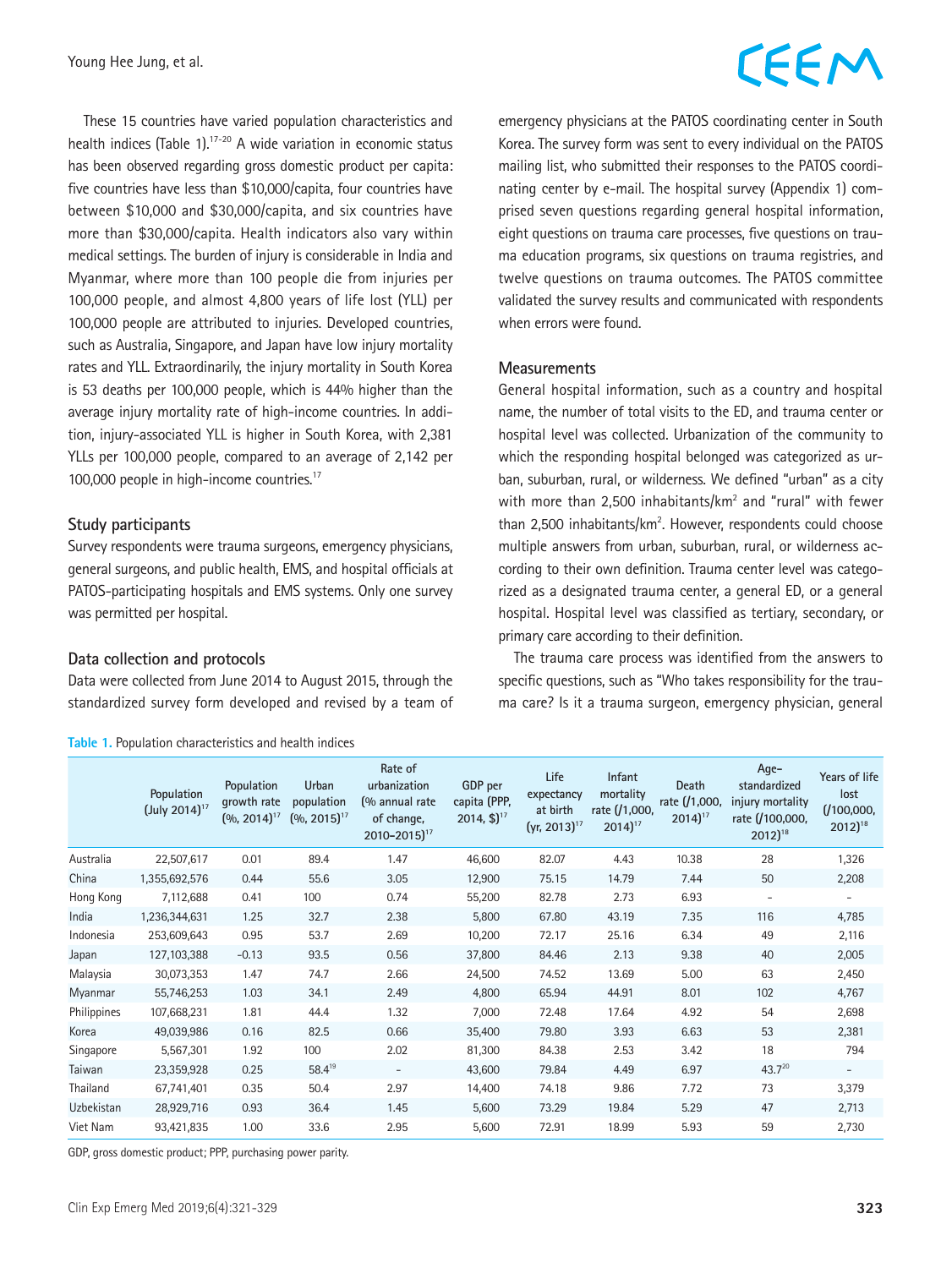surgeon, or another department surgeon?" and "Which hospital level is the highest for trauma patients?" In addition, we collected detailed information regarding trauma resources, including trauma teams, trauma surgeons, and trauma centers.

If present, trauma structures, trauma education programs, and registries were described by respondents, who clarified whether their trauma education programs were mandatory, and if the program included operation and critical care practices. Respondents were also asked whether hospital registries were linked to prehospital registries.

ED outcomes included the total number of ED visits, trauma patients' survival-to-discharge rate, and proportion of EMS users among trauma patients. Trauma severity was assessed using the injury severity score (ISS) index:  $9-15$ ,  $16-24$ , and  $>24$ .

#### **Statistical analysis**

All survey responses were entered into Microsoft Excel (Redmond, WA, USA), and analyzed using descriptive statistics. Although data were collected from individual hospitals, they were compared by country. Trauma care outcomes were only partially reported because of lack of the available information from some hospitals.

### **RESULTS**

#### **Characteristics of participating hospitals**

PATOS members from thirty-five hospitals received the survey and responded by June 2014 (response rate, 100%). The total number of ED visits to these hospitals at the time of the survey was 2 million per year, and average visits per hospital was approximately 71,000. Singapore had the largest number of ED patients per hospital (154,541 visits), and Uzbekistan had the smallest (15,000 visits). Three-quarters of surveyed hospitals were located in urban areas. Twenty-six percent of hospitals  $(n=9)$  were designated trauma centers, and others were general hospitals with EDs. The majority of participating hospitals were tertiary care hospitals (77%,  $n=27$ ). Table 2 details the general characteristics of participating hospitals.

#### **Trauma care system: process**

Seventy-two percent of respondents indicated that designated trauma centers were at the highest hospital level for trauma patients, yet respondents in Indonesia, Malaysia, and Uzbekistan all reported that general hospitals with EDs were at the highest hospital level for trauma care. Half of the hospitals in this survey had designated teams for trauma care, and most were prepared with trauma team activation protocols. Australia, Japan, and Indonesia did not have trauma teams, but respondents indicated that documented trauma protocols existed. Trauma care services were provided by emergency physicians and trauma surgeons in 60% of the surveyed hospitals. Ten countries issued a specific trauma surgeon certification or license. Table 3 details the trauma care process of surveyed hospitals.

#### **Trauma care system: structure**

Most hospitals offered specialized trauma education programs for medical staff (91%,  $n=30$ ) However, only one-third of programs were mandatory. Hospital-based registries for trauma were used at 72.7% of hospitals. Trauma registries in Hong Kong, Japan, Korea, Malaysia, Singapore, Taiwan, and Uzbekistan contained prehospital information, such as intubation treatment, and some of these registries were even more comprehensive as they were connected to an EMS-based registry. Systematic review programs for trauma care existed in approximately half of the hospitals (53.8%). Table 4 details the trauma care system of surveyed hospitals.<sup>17</sup>

#### **Trauma outcomes**

Patient data were available for 25 of the 35 EDs. The total number of trauma patients across these sites was 300,376. Eleven (45.6%) of these hospitals, located in Japan, Korea, Philippines, Singapore, and Thailand, reported outcomes for ED trauma patients. The overall survival-to-discharge rate in these hospitals was 97.2%, and rates varied from 85.1% (Taiwan) to 99.7% (Singapore). The outcomes of trauma patients using EMS were reported in 10 of these hospitals, and these patients tended to have a worse outcome compared to trauma patients in general (survival-to-discharge rate 94.7% vs. 97.2%, respectively). The average survival-to-discharge rate was 96.3% in patients with an ISS of 9 to 15, and 65.1% in patients with an ISS of  $>$  24. The difference between survival-to-discharge rate of patients with an ISS of 9 to 15 and patients with an ISS of >24 was highest in Taiwan (41.8%) and lowest in Thailand (18.6%). Table 5 details trauma outcomes among surveyed hospitals.

### **DISCUSSION**

We collected and described survey data regarding sociodemographic characteristics, trauma care processes, trauma care structures including education programs and registries, and ED trauma outcomes from 35 individual hospitals across 15 Asia Pacific countries. Our findings showed a wide variety of trauma care systems and outcomes among countries.

Specific trauma care education for medical staff is an essential component of adequate trauma care.<sup>14,21,22</sup> For example, the Ja-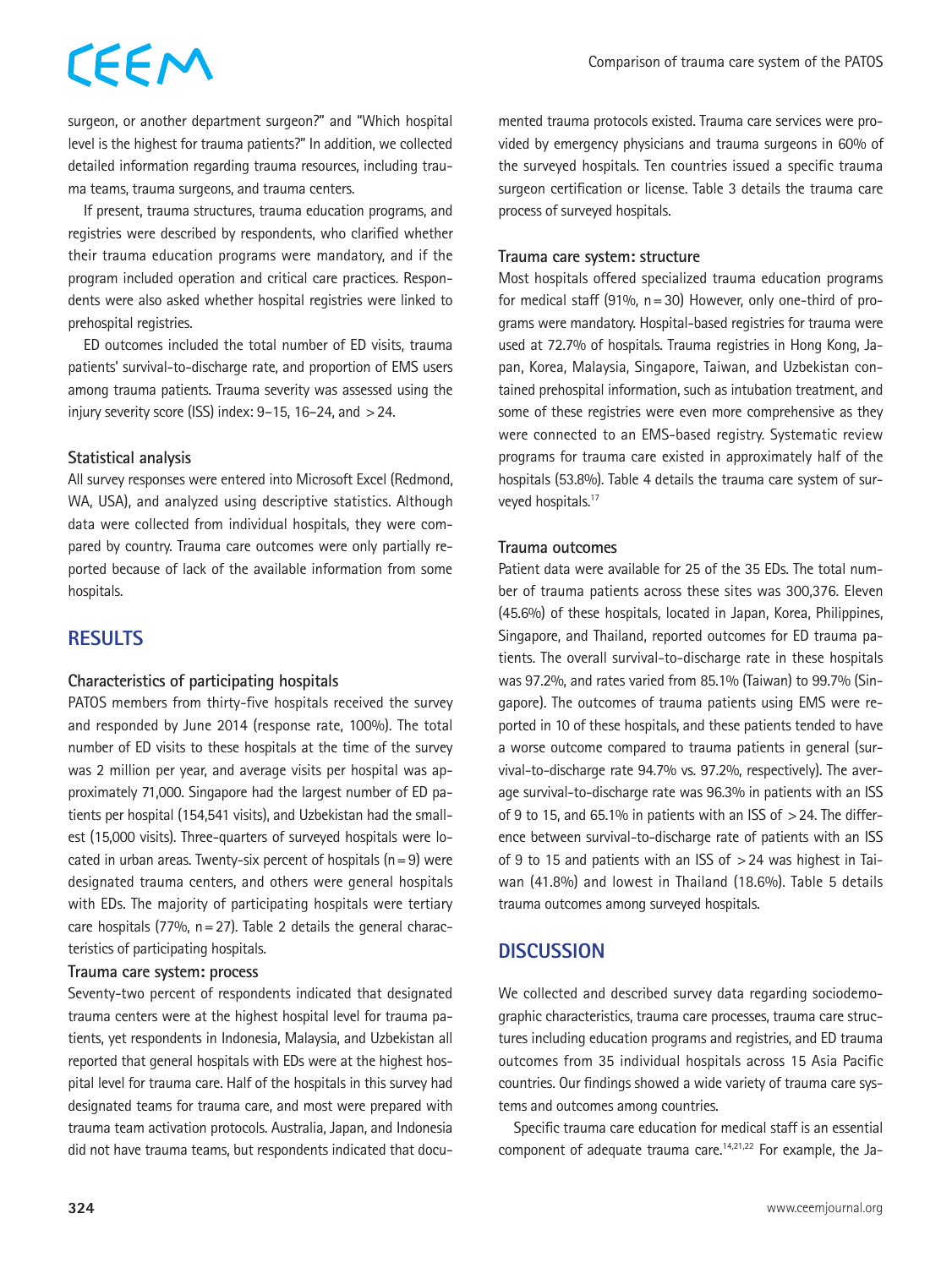#### **Table 2.** General hospital information of surveyed hospitals

|            | No. of<br>surveyed<br>hospitals | Total no.<br>of ED visits | Average no.<br>of ED visits/<br>hospital | Urbanization <sup>a)</sup><br>(no. of hospitals) | Trauma center level<br>(no. of hospitals)                     | Hospital level<br>(no. of hospitals)         | Census year                                           |
|------------|---------------------------------|---------------------------|------------------------------------------|--------------------------------------------------|---------------------------------------------------------------|----------------------------------------------|-------------------------------------------------------|
| Total      | 35                              | 2,276,938                 | 71,154                                   | Urban (25), Suburban (4),<br>Rural (2)           | Designated trauma center (9)<br>General hospital with ED (26) | Tertiary (27), secondary (8),<br>primary (1) |                                                       |
| Australia  | $\mathbf{1}$                    | 24,272                    | 24,272                                   | Urban $(1)$                                      | General hospital with ED (1)                                  | Secondary (1)                                | 2012                                                  |
| China      | 1                               | 150,000                   | 150,000                                  | Urban (1)                                        | General hospital with ED (1)                                  | Tertiary (1)                                 | 2014                                                  |
| Hong Kong  | $\mathbf{1}$                    | 146,000                   | 146,000                                  | Urban $(1)$                                      | Designated trauma center (1)                                  | Tertiary (1)                                 | 2013                                                  |
| India      | $\mathbf{1}$                    | 15,000                    | 15,000                                   | Urban $(1)$                                      | General hospital with ED (1)                                  | Tertiary (1)                                 | $\overline{\phantom{a}}$                              |
| Indonesia  | $\mathbf{1}$                    | $\overline{\phantom{0}}$  | $\overline{\phantom{a}}$                 |                                                  | General hospital with ED (1)                                  | Secondary (1)                                | $\overline{\phantom{a}}$                              |
| Japan      | 3                               | 34,409                    | 17,204                                   | Urban (3)                                        | Designated trauma center (1)<br>General hospital with ED (2)  | Tertiary (3)                                 | 2013                                                  |
| Korea      | 12                              | 699,905                   | 58,325                                   | Urban (8), suburban (3),<br>rural $(1)$          | Designated trauma center (3)<br>General hospital with ED (9)  | Tertiary (10), secondary (2)                 | 2013 (Samsung)<br>2014 (Others)                       |
| Malaysia   | $\overline{2}$                  | 209,865                   | 104,932                                  | Urban (1)                                        | General hospital with ED (2)                                  | Tertiary (2)                                 | 2013 (Sungai Buloh)<br>2014 (HUSM)                    |
| Myanmar    | $\mathbf{1}$                    | 18,256                    | 18,256                                   | $\overline{\phantom{a}}$                         | General hospital with ED (1)                                  | Tertiary (1)                                 | 2013                                                  |
| Philippine | 1                               | 72,000                    | 72,000                                   | Urban (1)                                        | General hospital with ED (1)                                  | Tertiary (1)                                 | 2014                                                  |
| Singapore  | $\overline{2}$                  | 309,021                   | 154,510                                  | Urban $(2)$                                      | Designated trauma center (1)<br>General hospital with ED (1)  | Secondary (2)                                | 2013                                                  |
| Taiwan     | 2                               | 235,749                   | 117,874                                  | Urban (2)                                        | Designated trauma center (2)                                  | Tertiary (2)                                 | 2013 (National Taiwan)<br>2014 (Far Eastern Memorial) |
| Thailand   | $\mathbf{1}$                    | 50,991                    | 50,991                                   | Rural (1)                                        | Designated trauma center (1)                                  | Tertiary (1)                                 | 2013                                                  |
| Uzbekistan |                                 | 5,000                     | 5,000                                    | Suburban (1)                                     | General hospital with ED (1)                                  | Secondary (1)                                |                                                       |
| Vietnam    | 5                               | 306,470                   | 76,617                                   | Urban $(4)$                                      | General hospital with ED (5)                                  | Tertiary (3), secondary (1),<br>primary (1)  | 2013 (Bach Mai)<br>2014 (Viet Tiep Friendship)        |

ED, emergency department; HUSM, Hospital Universiti Sains Malaysia.

a)Hospitals which chose more than one option of urban, suburban, and rural were excluded (Sungai Buloh Hospital in Malaysia and Mandalay Hospital in Myanmar).

#### **Table 3.** Trauma care process of surveyed hospitals

|            |                                                                                             |                              | Healthcare provider leader level<br>for trauma (no. of hospitals) |                                                |                                         | Defined trauma team                           | Documented                                        | Certification/                |                                                                         |  |
|------------|---------------------------------------------------------------------------------------------|------------------------------|-------------------------------------------------------------------|------------------------------------------------|-----------------------------------------|-----------------------------------------------|---------------------------------------------------|-------------------------------|-------------------------------------------------------------------------|--|
|            | Highest hospital level for<br>trauma patient in country <sup>17</sup><br>(no. of hospitals) | No. of<br>trauma<br>surgeons | No. of<br>emergency<br>physicians                                 | No. of<br>general or<br>department<br>surgeons | No. of<br>hospitals with<br>trauma team | Average no.<br>of persons in a<br>trauma team | Protocol for<br>trauma team<br>(no. of hospitals) | trauma care<br>protocol in ED | license for<br>trauma surgeons<br>(no. of hospitals) (no. of hospitals) |  |
| Total      | Designated trauma center (23)<br>General hospital with ED (10)                              | 18                           | 28                                                                | 12                                             | 18                                      | 6                                             | 16 (88.9%)                                        | 25 (75.8%)                    | 22 (66.7%)                                                              |  |
| Australia  | Designated trauma center (1)                                                                | $\mathbf 0$                  | $\mathbf{1}$                                                      | $\mathbf{0}$                                   | $\Omega$                                |                                               |                                                   | $\mathbf{1}$                  | $\mathbf 0$                                                             |  |
| China      | Designated trauma center (1)                                                                | $\mathbf{1}$                 | $\boldsymbol{0}$                                                  |                                                |                                         | 5                                             | $\overline{1}$                                    |                               | $\mathbf{1}$                                                            |  |
| Hong Kong  | Designated trauma center (1)                                                                | $\mathbf{0}$                 | $\mathbf{1}$                                                      | $\mathbf{0}$                                   | $\mathbf{1}$                            | 5                                             | $\mathbf{1}$                                      | $\mathbf{1}$                  | $\mathbf 0$                                                             |  |
| India      | Designated trauma center (1)                                                                |                              | $\mathbf{1}$                                                      |                                                | $\Omega$                                |                                               |                                                   | 0                             | $\mathbf{0}$                                                            |  |
| Indonesia  | General hospital with ED (1)                                                                | $\mathbf{1}$                 | $\mathbf{0}$                                                      | $\mathbf{1}$                                   | $\Omega$                                |                                               | $\overline{\phantom{a}}$                          |                               | $\mathbf{1}$                                                            |  |
| Japan      | Designated trauma center (2)<br>General hospital with ED (1)                                | 1                            | 3                                                                 | $\Omega$                                       | $\mathbf 0$                             |                                               |                                                   | $2(66.7\%)$                   | $2(66.7\%)$                                                             |  |
| Korea      | Designated trauma center (11)                                                               | 5                            | 11                                                                | $\overline{4}$                                 | 5                                       | 6.6                                           | 5                                                 | 8 (72.7%)                     | 10 (90.9%)                                                              |  |
| Malaysia   | General hospital with ED (2)                                                                | $\mathbf 0$                  | $\overline{2}$                                                    | $\mathbf 0$                                    |                                         | $\overline{7}$                                | $\overline{1}$                                    | 1 (50%)                       | 1(50%)                                                                  |  |
| Myanmar    |                                                                                             | $\mathbf{1}$                 | $\mathbf{1}$                                                      | $\mathbf{1}$                                   | 1                                       | $\overline{\phantom{0}}$                      | $\mathbf{1}$                                      | $\mathbf{1}$                  | 1                                                                       |  |
| Philippine | Designated trauma center (1)                                                                | $\mathbf 0$                  | $\mathbf{1}$                                                      | 0                                              |                                         | $\overline{4}$                                | $\mathbf{1}$                                      |                               | $\mathbf{1}$                                                            |  |
| Singapore  | Designated trauma center (1)<br>General hospital with ED (1)                                | $\overline{2}$               | $\mathbf{1}$                                                      |                                                | $\overline{2}$                          | 8                                             | $\overline{2}$                                    |                               | $\overline{0}$                                                          |  |
| Taiwan     | Designated trauma center (2)                                                                | 2                            | 2                                                                 | $\mathbf{0}$                                   | 2                                       | 9.5                                           | $\overline{2}$                                    | 1 (50%)                       | 1(50%)                                                                  |  |
| Thailand   | Designated trauma center (1)                                                                | $\mathbf{1}$                 | $\mathbf{0}$                                                      | $\mathbf{0}$                                   | $\mathbf{1}$                            | 3                                             | 1                                                 | $\mathbf{1}$                  | 1                                                                       |  |
| Uzbekistan | General hospital with ED (1)                                                                |                              | $\mathbf{1}$                                                      |                                                | $\Omega$                                |                                               |                                                   | $\Omega$                      | $\mathbf 0$                                                             |  |
| Vietnam    | Designated trauma center (1)<br>General hospital with ED (4)                                | $\overline{2}$               | 3                                                                 | $\overline{2}$                                 | 3                                       | 3                                             | $\overline{2}$                                    | 4(80%)                        | 3(60%)                                                                  |  |

ED, emergency department.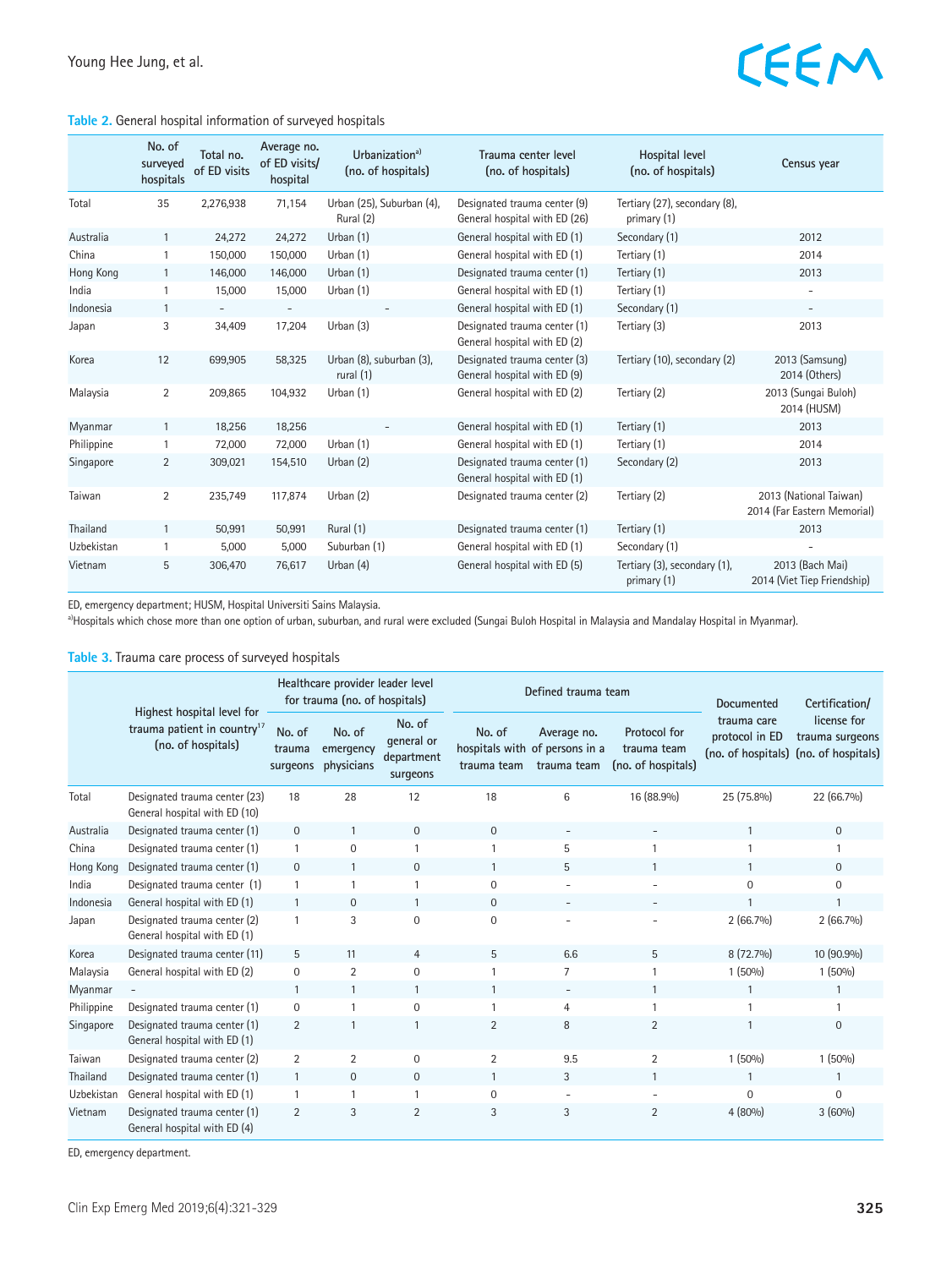#### **Table 4.** Trauma care structure of surveyed hospitals

|            | Trauma education                                                 |                                            |                              |                                            |                          |                          |                          |                          |                          |                          |                          | Trauma registry (no. of hospitals, yes/no)     |                            |                                             |                                                   |
|------------|------------------------------------------------------------------|--------------------------------------------|------------------------------|--------------------------------------------|--------------------------|--------------------------|--------------------------|--------------------------|--------------------------|--------------------------|--------------------------|------------------------------------------------|----------------------------|---------------------------------------------|---------------------------------------------------|
|            | No. of hospital, yes/no                                          | No. of target audience of the program      |                              |                                            |                          |                          |                          |                          |                          |                          |                          |                                                |                            |                                             |                                                   |
|            | Education<br>program<br>for<br>specialized<br>trauma<br>practice | Operation<br>practice<br>trauma<br>program | Critical<br>care<br>practice | Mandatory<br>for<br>healthcare<br>provider | <b>TS</b>                | EP                       | GS                       | <b>DS</b>                | <b>RN</b>                | <b>EMT</b>               | Other                    | Hospital<br>based<br><b>Trauma</b><br>registry | Prehospital<br>information | Linked<br>with<br>EMS-<br>based<br>registry | Hospital<br>trauma<br>review/<br>audit<br>program |
| Total      | 30/3                                                             | 23/7                                       | 25/5                         | 11/18                                      | 11                       | 17                       | 11                       | 10                       | 11                       | 5                        | 3                        | 24/9                                           | 14/10                      | 13/11                                       | 14/12                                             |
| Australia  | 1/0                                                              | 1/0                                        | 1/0                          | 0/1                                        | $\overline{\phantom{0}}$ | $\overline{\phantom{a}}$ | $\overline{\phantom{a}}$ | $\overline{\phantom{0}}$ | $\overline{\phantom{a}}$ | $\overline{\phantom{a}}$ | $\overline{\phantom{a}}$ | 1/0                                            | $\overline{\phantom{0}}$   | $\overline{\phantom{a}}$                    | 0/1                                               |
| China      | 1/0                                                              | 1/0                                        | 1/0                          | 1/0                                        | $\mathbf{1}$             | $\overline{\phantom{a}}$ | $\mathbf{1}$             | 1                        | $\mathbf{1}$             | $\overline{a}$           | $\overline{\phantom{a}}$ | 0/1                                            | $\overline{\phantom{0}}$   | $\overline{\phantom{a}}$                    | 0/1                                               |
| Hong Kong  | 1/0                                                              | 1/0                                        | 1/0                          | 0/1                                        | $\overline{\phantom{a}}$ | 1                        | $\mathbf{1}$             | $\mathbf{1}$             | $\mathbf{1}$             | $\overline{\phantom{a}}$ | $\overline{\phantom{a}}$ | 1/0                                            | 1/0                        | 1/0                                         | 1/0                                               |
| India      | 1/0                                                              | 1/0                                        | 1/0                          | 0/1                                        |                          | 1                        | $\mathbf{1}$             | 1                        |                          | $\mathbf{1}$             | $\mathbf{1}$             | 0/1                                            | $\overline{\phantom{0}}$   | $\overline{\phantom{a}}$                    | ٠                                                 |
| Indonesia  | 1/0                                                              | 1/0                                        | 1/0                          | 0/1                                        | -                        | $\overline{\phantom{0}}$ | ٠                        | $\overline{\phantom{0}}$ | ۰                        | $\overline{\phantom{a}}$ | ٠                        | 0/1                                            | $\overline{\phantom{0}}$   | $\overline{\phantom{a}}$                    |                                                   |
| Japan      | 3/0                                                              | 2/1                                        | 1/2                          | 0/3                                        | $\overline{\phantom{m}}$ |                          | ٠                        |                          |                          |                          |                          | 3/0                                            | 2/1                        | 0/3                                         | 2/1                                               |
| Korea      | 8/2                                                              | 5/3                                        | 7/1                          | 2/5                                        | $\overline{2}$           | 3                        | $\mathbf{1}$             | $\mathbf{1}$             | $\mathbf{1}$             | 1                        | $\overline{\phantom{a}}$ | 10/1                                           | 7/3                        | 10/0                                        | 5/5                                               |
| Malaysia   | 2/0                                                              | 1/1                                        | 1/0                          | 1/1                                        | $\bar{ }$                | $\overline{2}$           | 1                        | $\overline{\phantom{a}}$ | $\overline{2}$           | ÷                        |                          | 1/1                                            | 1/0                        | 1/0                                         | 1/0                                               |
| Myanmar    | 1/0                                                              | 1/0                                        | 0/1                          | 1/0                                        |                          | 1                        | $\mathbf{1}$             | $\mathbf{1}$             | $\overline{\phantom{a}}$ | $\overline{\phantom{a}}$ | $\overline{a}$           | 1/0                                            | 0/1                        | 0/1                                         | 0/1                                               |
| Philippine | 1/0                                                              | 1/0                                        | 1/0                          | 0/1                                        |                          | ۰                        | ٠                        |                          |                          | ۰                        | $\overline{\phantom{a}}$ | 1/0                                            | 0/1                        | 0/1                                         | 1/0                                               |
| Singapore  | 2/0                                                              | 2/0                                        | 2/0                          | 1/1                                        |                          | $\mathbf{1}$             | $\mathbf{1}$             | $\mathbf{1}$             | $\mathbf{1}$             | $\overline{\phantom{a}}$ | $\overline{\phantom{a}}$ | 2/0                                            | 1/1                        | 1/1                                         | 2/0                                               |
| Taiwan     | 2/0                                                              | 2/0                                        | 1/1                          | 1/1                                        | $\overline{2}$           | $\overline{2}$           | $\mathbf{1}$             | 1                        | $\overline{2}$           | $\overline{2}$           | $\overline{\phantom{a}}$ | 2/0                                            | 1/1                        | 0/1                                         | 1/1                                               |
| Thailand   | 1/0                                                              | 1/0                                        | 1/0                          | 0/1                                        |                          | $\mathbf{1}$             | $\mathbf{1}$             | $\mathbf{1}$             | $\overline{\phantom{a}}$ | $\overline{\phantom{a}}$ | $\overline{\phantom{a}}$ | 1/0                                            | 0/1                        | 0/1                                         | 1/0                                               |
| Uzbekistan | 1/0                                                              | 0/1                                        | 1/0                          | 1/0                                        |                          |                          |                          |                          | ٠                        | $\overline{\phantom{0}}$ | $\mathbf{1}$             | 1/0                                            | 1/0                        | 0/1                                         | 0/1                                               |
| Vietnam    | 4/1                                                              | 3/1                                        | 4/0                          | 3/1                                        | 2                        | 4                        | $\overline{2}$           | 2                        | $\overline{2}$           | $\mathbf{1}$             | $\overline{\phantom{a}}$ | 0/4                                            | 0/1                        | 0/2                                         | 0/1                                               |

TS, trauma surgeon; EP, emergency physician; GS, general surgeon; DS, department surgeon; RN, registered nurse; EMT, emergency medical technician; EMS, emergency medical service.

#### **Table 5.** Trauma ED outcomes of surveyed hospitals

|            | Trauma patients in ED               |                          | Trauma patients via EMS in ED |                          | Trauma severity          |                          |                          |                          |                          |                          |  |
|------------|-------------------------------------|--------------------------|-------------------------------|--------------------------|--------------------------|--------------------------|--------------------------|--------------------------|--------------------------|--------------------------|--|
|            | <b>Total visits</b>                 | Survival to              | <b>Total visits</b>           | Survival to              |                          | ISS 9-15                 |                          | ISS 16-24                |                          | ISS > 24                 |  |
|            | discharge<br>$(n=25)$<br>$(n = 11)$ |                          | $(n=17)$                      | discharge<br>$(n = 10)$  |                          | Survival discharge       |                          | Survival discharge       | Survival discharge       |                          |  |
|            | No.                                 | $\frac{0}{0}$            | No.                           | 0/0                      | No.                      | 0/0                      | No.                      | $\frac{0}{0}$            | No.                      | 0/0                      |  |
| Total      | 300,376                             | 97.2                     | 32,556                        | 94.7                     | 4,369                    | 96.3                     | 1,540                    | 91.3                     | 1,090                    | 65.1                     |  |
| Australia  | $\overline{\phantom{a}}$            | $\overline{\phantom{a}}$ | $\overline{\phantom{a}}$      | $\overline{\phantom{a}}$ | $\overline{\phantom{a}}$ | $\overline{\phantom{a}}$ | $\overline{\phantom{a}}$ | $\overline{\phantom{a}}$ | $\overline{\phantom{a}}$ | $\overline{\phantom{a}}$ |  |
| China      | 7,000                               | $\overline{\phantom{a}}$ | 1,000                         | $\bar{ }$                | $\overline{\phantom{a}}$ | ٠                        | ۰                        | ۰                        | $\overline{\phantom{a}}$ | $\overline{\phantom{a}}$ |  |
| Hong Kong  | 600                                 | $\overline{\phantom{a}}$ | $\overline{\phantom{a}}$      | $\overline{\phantom{a}}$ | $\overline{\phantom{a}}$ | -                        | $\overline{\phantom{a}}$ | $\overline{\phantom{a}}$ | $\overline{\phantom{0}}$ |                          |  |
| India      | ٠                                   | $\overline{\phantom{a}}$ | $\overline{\phantom{a}}$      | $\overline{\phantom{a}}$ | $\overline{\phantom{a}}$ | ۰                        | ۰                        | ۰                        | $\overline{\phantom{a}}$ |                          |  |
| Indonesia  | $\overline{\phantom{a}}$            | $\overline{\phantom{a}}$ | $\overline{\phantom{0}}$      | $\overline{\phantom{a}}$ | $\overline{\phantom{a}}$ | $\sim$                   | $\overline{\phantom{a}}$ | $\overline{\phantom{a}}$ | $\overline{\phantom{a}}$ | $\overline{\phantom{a}}$ |  |
| Japan      | 2,656                               | 99.3                     | 3,870                         | 97.8                     | 402                      | 98.0                     | 269                      | 94.4                     | 229                      | 68.1                     |  |
| Korea      | 147,928                             | 98.8                     | 20,273                        | 97.2                     | 2,400                    | 94.5                     | 806                      | 88.2                     | 439                      | 63.6                     |  |
| Malaysia   | 19,327                              | $\overline{\phantom{a}}$ | 1,117                         | $\overline{\phantom{a}}$ | 267                      | $\overline{\phantom{a}}$ | 113                      | $\overline{\phantom{a}}$ | 32                       | $\overline{\phantom{a}}$ |  |
| Myanmar    | 18,256                              | $\overline{\phantom{a}}$ | $\overline{\phantom{a}}$      | $\overline{\phantom{a}}$ | $-$                      | $\overline{\phantom{a}}$ | $\overline{\phantom{a}}$ | $\overline{\phantom{a}}$ | $\sim$                   | $\overline{\phantom{a}}$ |  |
| Philippine | 14,400                              | 95.7                     | $\overline{\phantom{a}}$      | $\overline{\phantom{a}}$ | $\overline{\phantom{a}}$ | $\overline{\phantom{a}}$ | $\overline{\phantom{a}}$ | $\overline{\phantom{a}}$ | $\overline{\phantom{a}}$ | -                        |  |
| Singapore  | 25,400                              | 99.7                     | 3,064                         | 97.7                     | 527                      | 98.9                     | 143                      | 96.5                     | 165                      | 60.0                     |  |
| Taiwan     | 14,370                              | 85.1                     | 2,307                         | 72.2                     | 674                      | 99.6                     | 180                      | 96.7                     | 116                      | 57.8                     |  |
| Thailand   | 10,049                              | 99.3                     | 925                           | 98.6                     | 366                      | 95.9                     | 142                      | 90.8                     | 141                      | 77.3                     |  |
| Uzbekistan | 2,000                               | $\overline{\phantom{a}}$ | $\overline{\phantom{a}}$      | $\overline{\phantom{a}}$ | $\overline{\phantom{a}}$ | $\overline{\phantom{a}}$ | $\overline{\phantom{a}}$ | $\overline{\phantom{a}}$ | $\overline{\phantom{0}}$ | $\overline{\phantom{a}}$ |  |
| Vietnam    | 38,390                              | ۰                        |                               | ٠                        | ۰                        |                          | ۰                        |                          |                          |                          |  |

ED, emergency department; EMS, emergency medical service; ISS, injury severity score.

pan Advanced Trauma Evaluation and Care education program significantly reduced trauma mortality.<sup>22</sup> Most hospitals in our study had established trauma-specialized education programs, but 60% of them were not mandatory, and education programs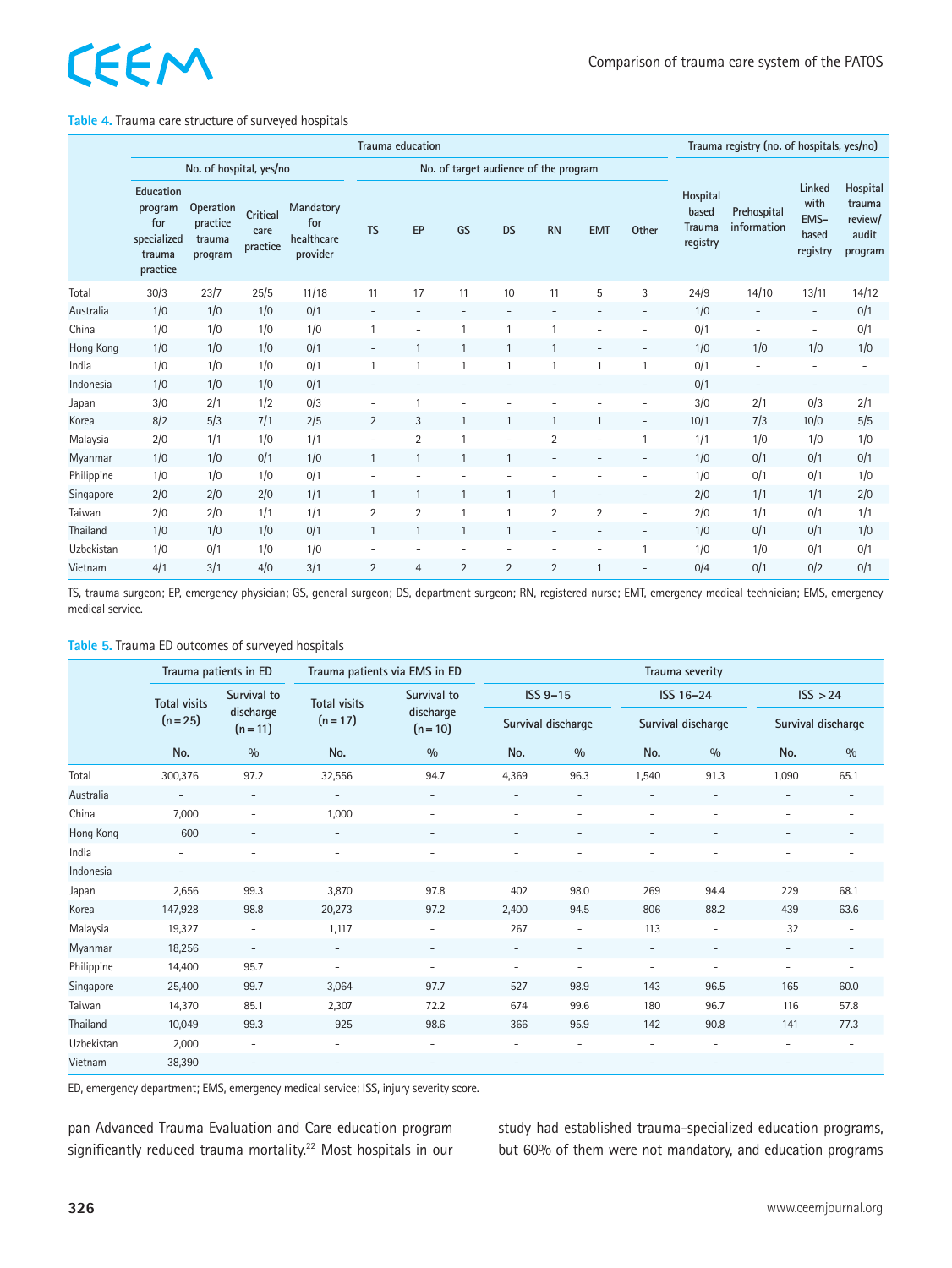for paramedics were insufficient. The shortage of standardized and organized educational programs for trauma care in Asian countries has also been reported by other studies.<sup>14,21,22</sup>

Injury surveillance quidelines, $^{23}$  published by the WHO in 2001, strongly recommended injury surveillance systems with qualified, extensive injury data. The American College of Surgeons also emphasizes the importance of trauma registries for evaluating trauma systems.<sup>24</sup> We expect the PATOS to function in a similar way to the National Trauma Data Bank of the United States.<sup>25</sup> National Trauma Registry of Canada, $26$  Trauma Registry of the German Society for Trauma Surgery,<sup>27</sup> and EuroTARN-the Collaborative European Registry of Trauma of 14 European countries,<sup>28</sup> by serving as a platform for analyzing trauma indices, comparing trauma care systems, and examining various risk factors and predictors of trauma in this region. We found that some hospitals in Hong Kong, Malaysia, Singapore, and Korea had linked registries for prehospital and hospital data, but others lacked this resource. PATOS will provide a reference to compare the benefits of resources like these to trauma outcomes across the Asia Pacific.

In our study, 75% of participating hospitals offered tertiary care, but only 25% had designated trauma centers. In Indonesia, Malaysia, and Uzbekistan, the highest hospital level for trauma patients was a general hospital, not designated as a trauma center; however, some hospitals in these countries were equipped with trauma teams. Designated trauma centers have been shown to improve survival and cost-effectiveness in several studies.<sup>11,29</sup> The United States has more than 1,000 trauma centers and manages the quality of services through American College of Surgeons certification.30 India has established the Jai Prakash Narayan Apex Trauma Center at the All India Institute of Medical Sciences in New Delhi,<sup>10</sup> and in South Korea, regional trauma centers have been designated and are currently being built.<sup>31</sup> In Australia, the introduction of a statewide trauma system was associated with significant improvements in trauma care outcomes.<sup>32</sup>

It was not possible to collect ED trauma outcome data from some of the countries in this study. This may be attributed to the lack of trauma registries. One previous study reported that the mortality rate of injuries (ISS  $\geq$  9) rose from 35% in high-income settings to  $63\%$  in low-income settings, $33$  and a similar study showed that moderate injuries were associated with a 6% mortality rate in high-income countries, and a much higher 36% mortality rate in low-income countries.<sup>34</sup> In the current study, it is notable that survival-to-discharge rates for total trauma patients and trauma patients transferred using the EMS in Taiwan were both lower (85.1% and 72.2%, respectively) compared to other developed countries, and survival-to-discharge rates from moderate-to-severe trauma in South Korea did not meet the average. A previous study found trauma care outcomes in Japan to be unfavorable; the preventable death rate in Japan was  $11\%^{13}$ compared to between 1% and 7% in the United States.<sup>35,36</sup>

One limitation of this study was the small number of respondents for trauma outcomes (total ED survival  $[n=11]$  and survival rate by ISS  $[n=9]$ , which reduces the impact of comparisons between components of trauma care and mortality. Another limitation was lack of representation; our study generally included one to three hospitals per country, apart from the 11 hospitals in South Korea and the five hospitals in Vietnam. This potential selection bias makes it difficult to generalize our results, leaving us with only a partial understanding of the overall state of trauma care systems in each country. Moreover, we need to be careful when interpreting the results of this study because of profound discrepancies in the definitions of variables, and data quality. For example, standards for a designated trauma center could be different between countries, and the curriculum of education programs for trauma care could be more or less comprehensive in different countries. Some countries provided estimates rather than predefined and measured data, and exact data was often not available because trauma registries were not yet organized sufficiently. Missing or roughly estimated data for several variables, particularly trauma treatment outcomes, limited a robust description and comparison.

Our findings emphasize the differences in trauma ED outcomes across Asian trauma care settings, and support the need for a detailed, customized, and systematic trauma surveillance platform like PATOS. This study provides evidence-based data for the construction of organized trauma care systems based on a comprehensive trauma database, thereby helping to improve trauma outcomes in this region.

### **CONFLICT OF INTEREST**

No potential conflict of interest relevant to this article was reported.

### **ACKNOWLEDGMENTS**

This paper was supported by Wonkwang University in 2018.

### **REFERENCES**

- 1. World Health Organization. Injuries and violence: the facts. Geneva: World Health Organization; 2010.
- 2. World Health Organization. Global health estimates 2014 summary tables: DALY by cause, age and sex, 2000-2012. Ge-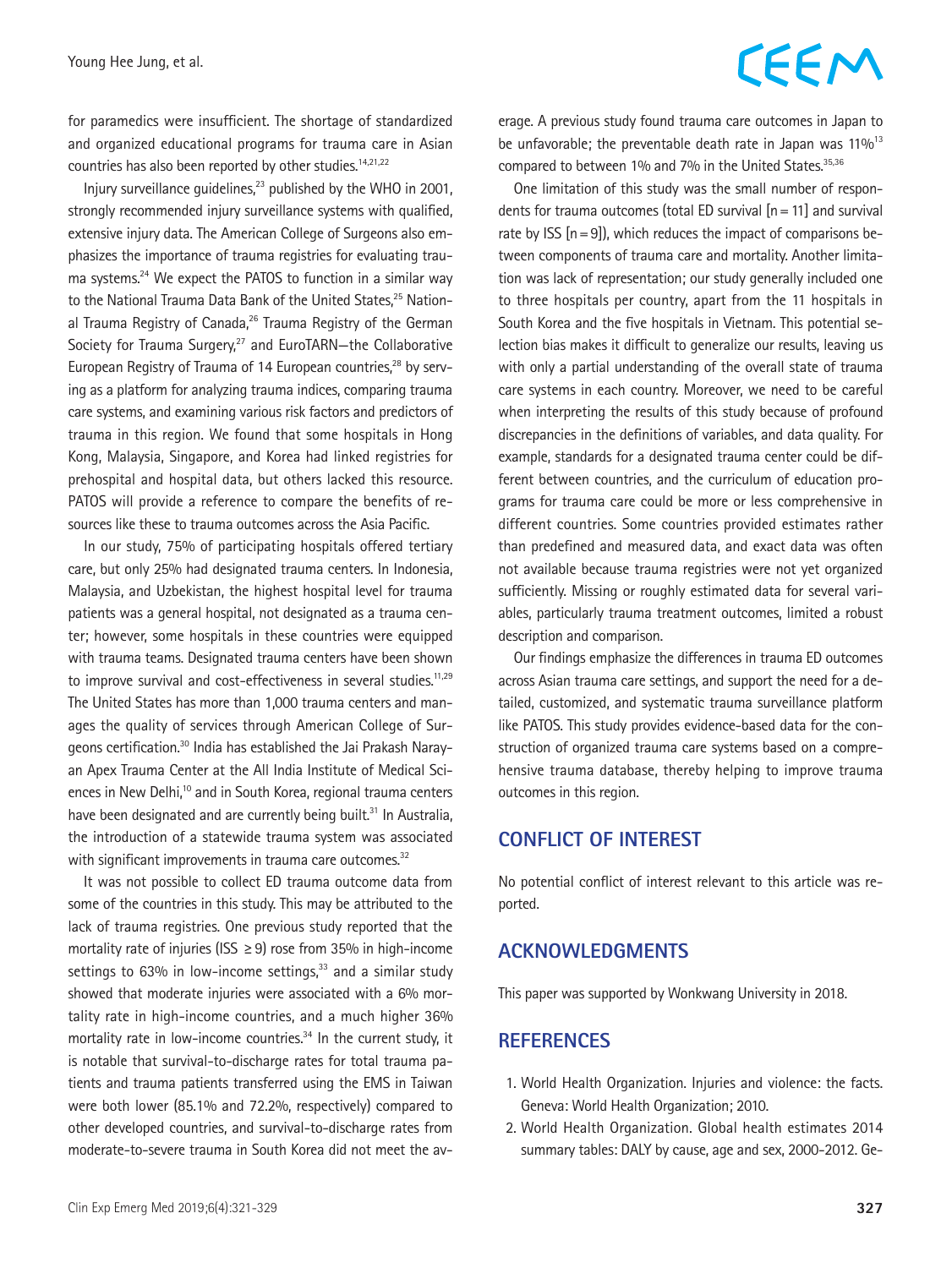neva: World Health Organization; 2014.

- 3. Organization for Economic Co-operation and Development; World Health Organization. Health at a glance: Asia/Pacific 2012. Paris: OECD Publishing; 2012.
- 4. Calland JF, Xin W, Stukenborg GJ. Effects of leading mortality risk factors among trauma patients vary by age. J Trauma Acute Care Surg 2013;75:501-5.
- 5. Mann NC, Mullins RJ, MacKenzie EJ, Jurkovich GJ, Mock CN. Systematic review of published evidence regarding trauma system effectiveness. J Trauma 1999;47:S25-33.
- 6. Sampalis JS, Denis R, Lavoie A, et al. Trauma care regionalization: a process-outcome evaluation. J Trauma 1999;46:565-79.
- 7. Rhodes M, Aronson J, Moerkirk G, Petrash E. Quality of life after the trauma center. J Trauma 1988;28:931-8.
- 8. MacKenzie EJ, Siegel JH, Shapiro S, Moody M, Smith RT. Functional recovery and medical costs of trauma: an analysis by type and severity of injury. J Trauma 1988;28:281-97.
- 9. Bazzoli GJ, Madura KJ, Cooper GF, MacKenzie EJ, Maier RV. Progress in the development of trauma systems in the United States. Results of a national survey. JAMA 1995;273:395-401.
- 10. Prada SI, Salkever D, MacKenzie EJ. Level-I trauma centre treatment effects on return to work in teaching hospitals. Injury 2014;45:1465-9.
- 11. Mullins RJ, Veum-Stone J, Helfand M, et al. Outcome of hospitalized injured patients after institution of a trauma system in an urban area. JAMA 1994;271:1919-24.
- 12. Nguyen TL, Nguyen TH, Morita S, Sakamoto J. Injury and prehospital trauma care in Hanoi, Vietnam. Injury 2008;39:1026- 33.
- 13. Motomura T, Mashiko K, Matsumoto H, et al. Preventable trauma deaths after traffic accidents in Chiba Prefecture, Japan, 2011: problems and solutions. J Nippon Med Sch 2014;81:320- 7.
- 14. Joshipura MK. Trauma care in India: current scenario. World J Surg 2008;32:1613-7.
- 15. Jiang BG. Status of road traffic injury rescue and current work in China. Chin Med J (Engl) 2011;124:3850-1.
- 16. Yin XF, Wang TB, Zhang PX, et al. Evaluation of the effects of standard rescue procedure on severe trauma treatment in china. Chin Med J (Engl) 2015;128:1301-5.
- 17. Central Intelligence Agency. The world factbook [Internet]. Washington, DC: Central Intelligence Agency [cited 2018 Oct 9]. Available from: [https://www.cia.gov/library/publications/](https://www.cia.gov/library/publications/resources/the-world-factbook/fields/335rank.html) [resources/the-world-factbook/fields/335rank.html](https://www.cia.gov/library/publications/resources/the-world-factbook/fields/335rank.html).
- 18. World Health Organization. World health statistics 2015. Geneva: World Health Organization; 2015.
- 19. United Nations. World population prospects: 2015 revision

[Internet]. New York, NY: United Nations; 2015 [cited 2018 Oct 9]. Available from: https://www.un.org/en/development/ desa/publications/world-population-prospects-2015-revision. html.

- 20. National Statistics. National statistics of Taiwan [Internet]. [place unknown]: National Statistics; 2014 [cited 2018 Oct 9]. Available from: http://statdb.dgbas.gov.tw/.
- 21. MacKenzie EJ, Rivara FP, Jurkovich GJ, et al. A national evaluation of the effect of trauma-center care on mortality. N Engl J Med 2006;354:366-78.
- 22. MacKenzie EJ, Hoyt DB, Sacra JC, et al. National inventory of hospital trauma centers. JAMA 2003;289:1515-22.
- 23. Byun CS, Park IH, Oh JH, Bae KS, Lee KH, Lee E. Epidemiology of trauma patients and analysis of 268 mortality cases: trends of a single center in Korea. Yonsei Med J 2015;56:220-6.
- 24. Zong ZW, Li N, Cheng TM, et al. Current state and future perspectives of trauma care system in mainland China. Injury 2011;42:874-8.
- 25. Hondo K, Shiraishi A, Fujie S, Saitoh D, Otomo Y. In-hospital trauma mortality has decreased in Japan possibly due to trauma education. J Am Coll Surg 2013;217:850-7.
- 26. Holder Y, Peden M, Krug E, Lund J, Gururaj G, Kobusingye O. Injury surveillance guidelines. Geneva: World Health Organization; 2001.
- 27. American College of Surgeons, Committee on Trauma. Resources for optimal care of the injured patient 2014. Chicago, IL: American College of Surgeons; 2014.
- 28. National Trauma Data Bank. Welcome to the NTDB Data Center [Internet]. Chicago, IL: American College of Surgeons [cited 2018 Oct 9]. Available from: https://www.ntdbdatacenter. com/Default.aspx.
- 29. National Trauma Registry. Trauma and injuries [Internet]. Ottawa, ON: Canadian Institute for Health Information [cited 2018 Oct 9]. Available from: https://www.cihi.ca/en/types-ofcare/specialized-services/trauma-and-injuries.
- 30. Ruchholtz S. The trauma registry of the german society of trauma surgery as a basis for interclinical quality management. a multicenter study of the German society of trauma surgery. Unfallchirurg 2000;103:30-7.
- 31. EuroTARN. The Trauma Audit & Research Network: introduction [Internet]. Salford: TARN [cited 2018 Oct 9]. Available from: https://www.tarn.ac.uk/Content.aspx?ca=8.
- 32. Mock CN, Jurkovich GJ, nii-Amon-Kotei D, Arreola-Risa C, Maier RV. Trauma mortality patterns in three nations at different economic levels: implications for global trauma system development. J Trauma 1998;44:804-12.
- 33. Mock CN, Adzotor KE, Conklin E, Denno DM, Jurkovich GJ.